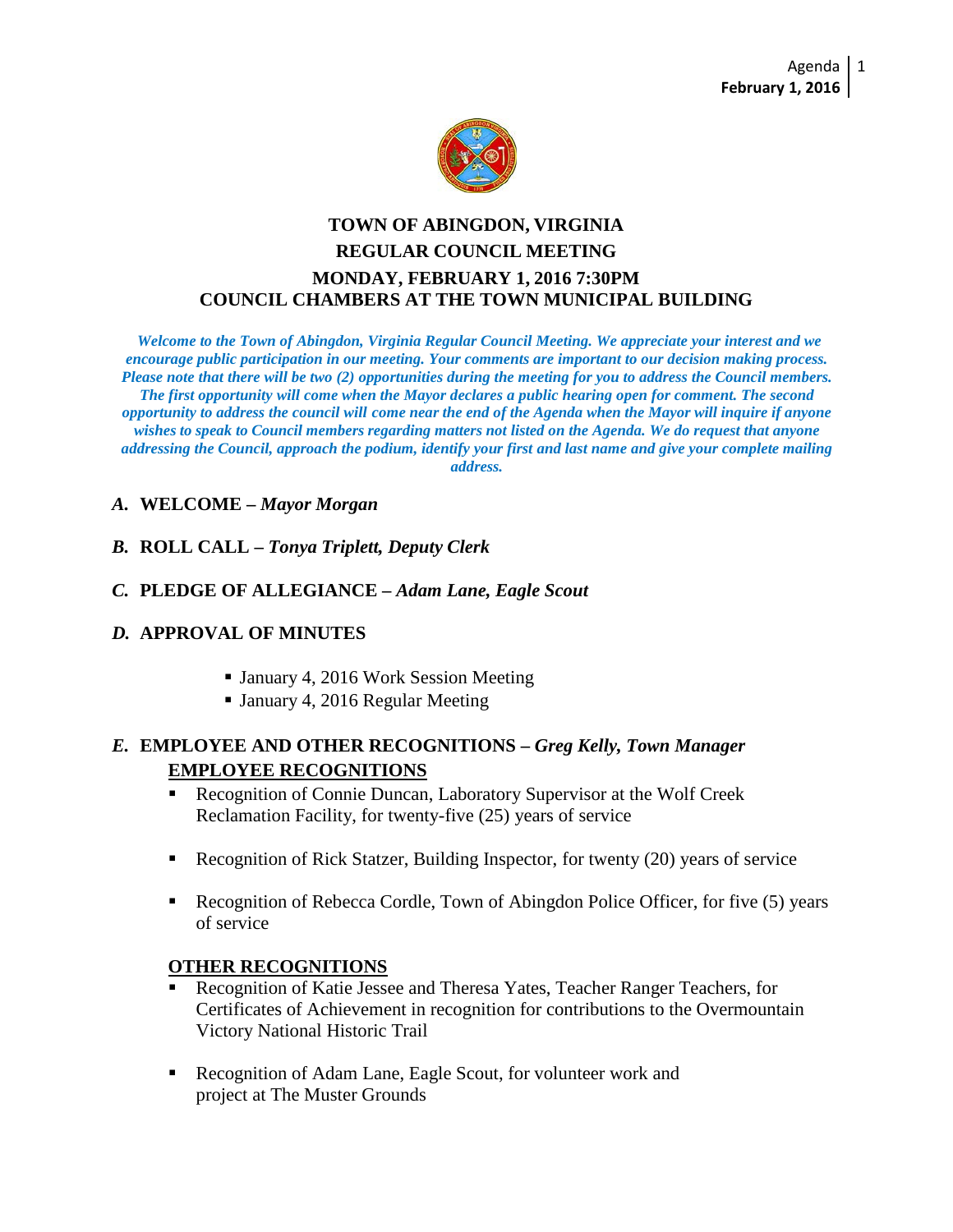## *F.* **RESOLUTIONS - None.**

## *G.* **PETITIONS, PUBLIC HEARINGS AND FIRST READING OF ORDINANCES**

*1.* **PUBLIC HEARING - Final Plat for Proposed Subdivision on property, K-VA-T Subdivision; A division of property, owners: K-VA-T Food Stores, Inc.; Stephen Spangler, representative; Located at** 351 North Court Street, consisting of 2.668 ±acres and currently zoned OI. Tax Map No. 13-1-1 – *Matthew Johnson, Director of Planning* 

## *H.* **SECOND READINGS OF ORDINANCES – None.**

- *I.* **CONSIDERATION OF ANY BIDS – None.**
- *J.* **REPORTS FROM THE TOWN MANAGER** *Greg Kelly, Town Manager*
	- *1.* Consideration of FY 2014/2015 Audit *Greg Tucker, CPA*
	- *2.* Consideration of appointment of full-time Fire Chief *Greg Kelly, Town Manager*

## *K.* **OLD BUSINESS**

*1.* Update on site distance issue at Dollar General located at 825 E Main Street **–** *John Dew, Director of Public Services & Construction*

## *L.* **MATTERS NOT ON THE AGENDA**

# *M.* **APPOINTMENTS TO BOARDS AND COMMITTEES**

## **Economic Development Authority**

**Appointment of one member to Economic Development Authority** 

# *N.* **COUNCIL MEMBER REPORTS**

# *O.* **ANNOUNCEMENTS**

February 4 – 6x6 Fundraiser at The Arts Depot

February 4 – First Thursday

February 5 & 6 – Rotary Frolics, Barter Theatre 7:30pm.

February 10 – Council Work Session 5:00pm

February 11 – Celebrate Mardi Gras at the VA. Ballroom, Fat Tuesday Meal, Music Jam

February 13 – Valentine's Day Dinner and Dance at VA. Ballroom 6-9pm Music by Kytchen Sync at 7pm.

February 13 – Valentine's Day Three Course candlelight dinner, a rose, live piano music at